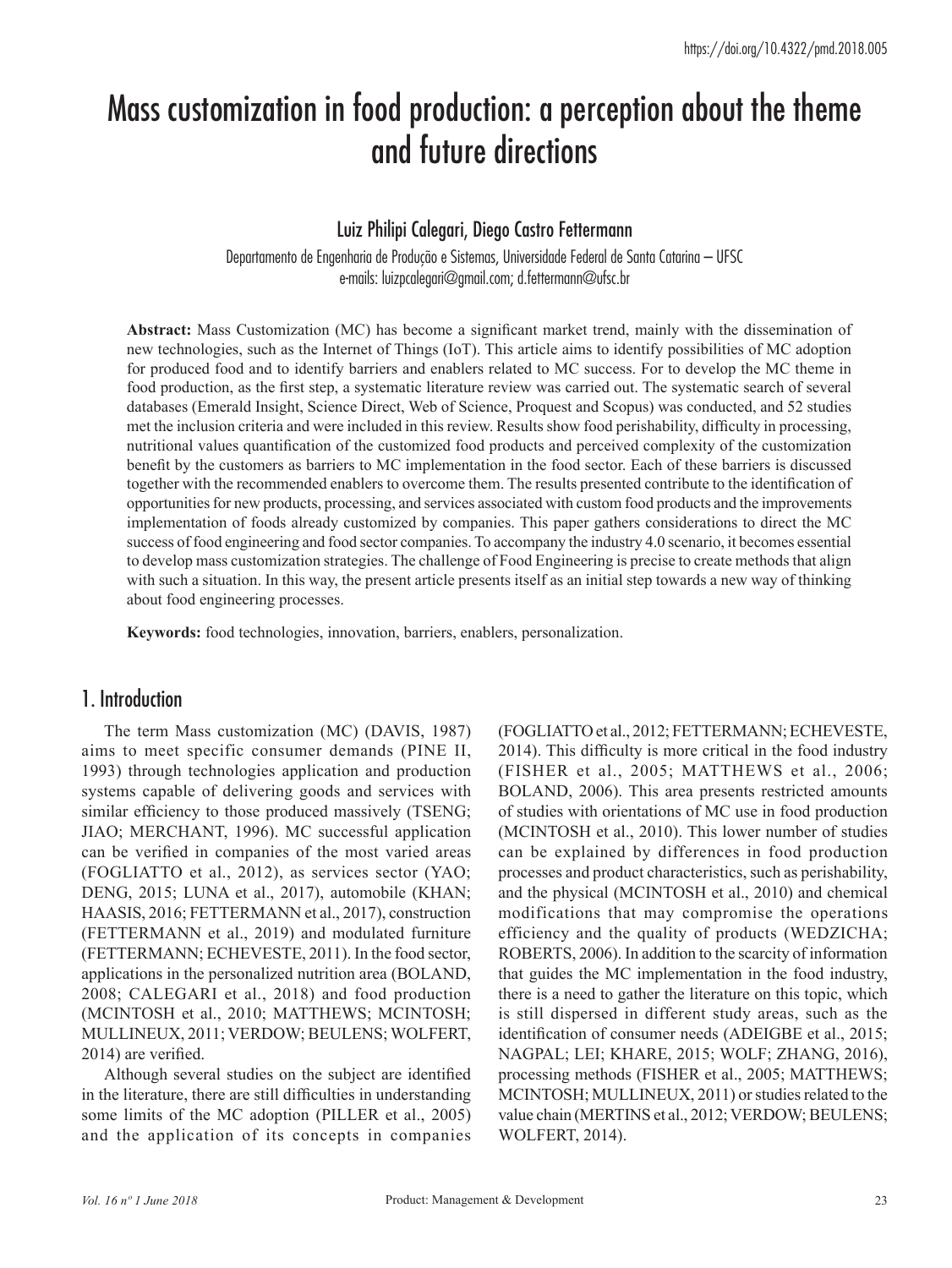Despite these difficulties, an increase of customization food products offered on the market can be observed, for example, in companies such as Subway, McDonald's and Domino's (NAGPAL; LEI; KHARE, 2015). The growth of MC use in food products (NAGPAL; LEI; KHARE, 2015), together with the lack of studies and the difficulty of its application in the area (BOLAND, 2006; MCINTOSH et al., 2010; WEDZICHA; ROBERTS, 2006), as a research opportunity on the subject.

Through of literature review, this article aims to identify opportunities for new products, processes and services associated with customized food products, as well as implementing improvements to already customized foods. From this introduction are presented the procedures of data collection used in the literature review. Subsequently, in the results section, MC applications are presented in food and discussion of barriers and their potential enablers. Finally, the final considerations section presents the research opportunities and conclusions of the study.

#### 2. Method

A systematic review of the literature was carried out to achieve the research opportunities. The use of this research approach ensures that systematic error is limited, casual effects are reduced, and the legitimacy of data analysis is reinforced (REIM et al., 2015). The research was carried out based on the method of systematic review developed by Kitchenham (2004), widely used in the literature (KEELE, 2007; BEECHAM et al., 2008; BENAVIDES et al., 2010).

The research question used in this paper is: What are the applications, barriers and enablers for MC implementation in food sector? We conducted research on five major databases of scientific journals: Science Direct, Scopus, Emerald Insight, Proquest and Web of Science. The review on MC performed by Fogliatto et al. (2012) used the search terms "mass customization" and "mass customisation" to search for articles. This study considered the same terms used by Fogliatto et al. (2012) in addition to the isolated terms "customization" and "customisation", all combined with the words "food" or "nutrition". The search was performed in databases incorporating titles, keywords and abstracts. The search process of identified 439 articles, which after filtering procedure (Figure 1) resulted in 52 different articles analyzed. Procedures embraced during this filter excluded articles that did not have title, abstract or text adhering to the subject studied. The selected articles were not filtered by the date of publication, since the majority (49 articles) of the articles selected were published after 2000.

Studies in MC literature frequently address the benefits of its application (HART, 1995; KOTHA, 1995; SALVADOR et al., 2009), the barriers or difficulties to its implementation (PINE II; VICTOR; BOYNTON, 1993; ZIPKIN, 2001) and also the enablers that contribute to its



**Figure 1**. Procedure for filtering articles considered for this review.

success (SILVEIRA; BORENSTEIN; FOGLIATTO, 2001; PILLER; MULLER, 2004; FOGLIATTO et al., 2012). Following this same procedure, a research was carried out to identify in the articles the benefits, barriers and enablers for the MC application in the food sector. Data collection was effectuated based on the full analysis of the articles considered in this review. The complete procedure of the systematic review was carried out between March 2016 and January 2017. The results obtained from the literature review are presented below.

# 3. Results and discussions

As a way of analyzing the topics addressed in each publication were established four different categories of research topics. In the first category, called general (G), articles are included that develop the objective of exposing CM characteristics and visions including the food sector. They are articles that present studies on the food market, mention the food industry, or use industry data to compose the study. The second category of articles, called processing (P), includes topics addressed to an analysis of characteristics and alternatives of manufacture and processing for food product customization. The third category of articles, called customer (C), incorporates the theme of analysis of the relation of CM with the interactivity of the consumer and their perception of values on the customized food product. Finally, the fourth category of articles, denominated value chain (V), is formed by studies that focus on the analysis of the relation of CM with the supply chain and logistics of the food industry. Each of the articles reviewed was classified according to the topic addressed in one of these categories of study, and the results of this classification are presented in Table 1. Also, the study title, authors, publication vehicles,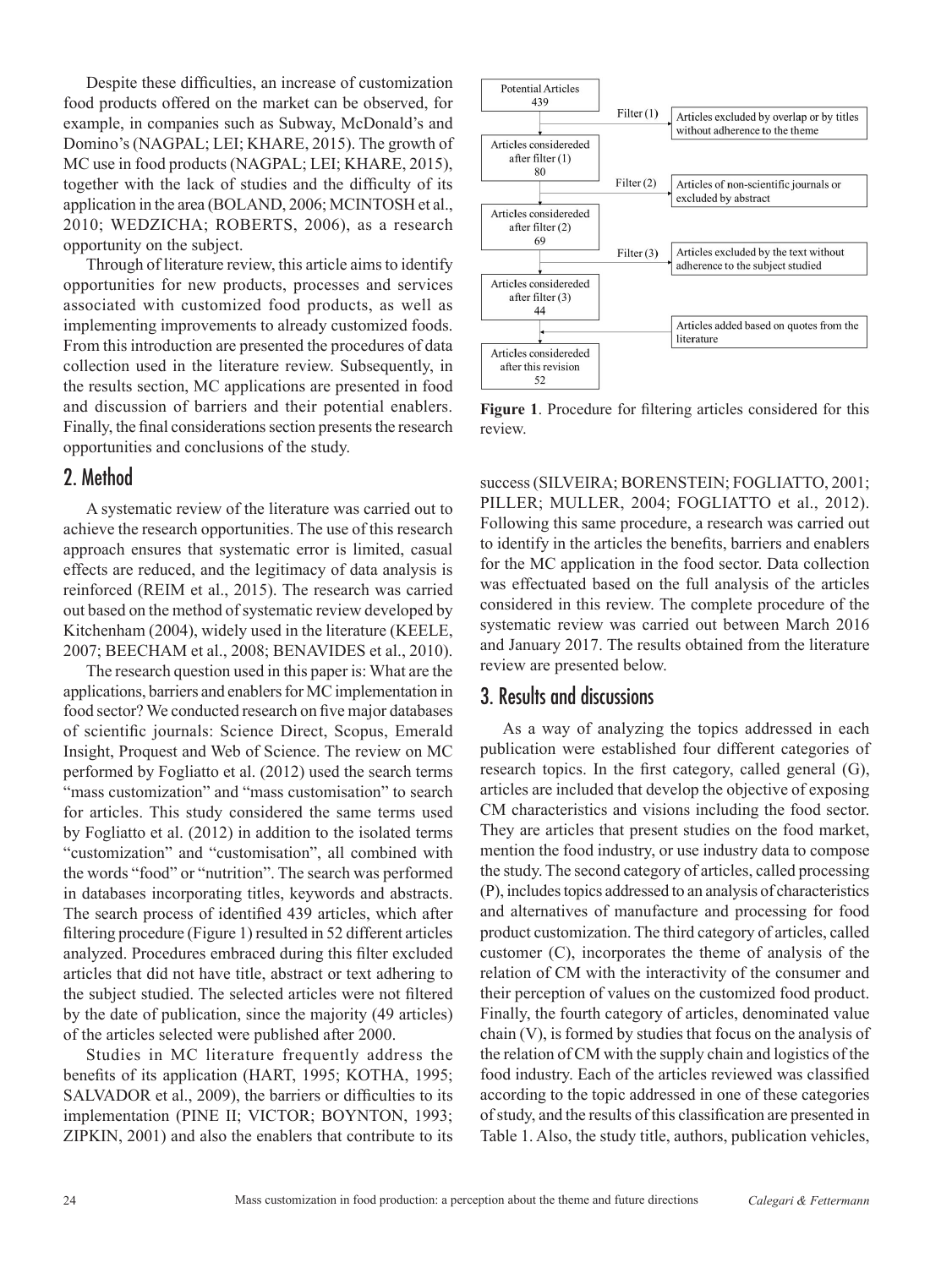**Table 1**. Dates and categorization of the articles selected for the research.

| Title                                                                                                                                                                            | Authors/Years                                | Periodic / Congress                                                | Categories    | Cit. |
|----------------------------------------------------------------------------------------------------------------------------------------------------------------------------------|----------------------------------------------|--------------------------------------------------------------------|---------------|------|
| Food quality and safety: consumer<br>perception and demand                                                                                                                       | Grunert (2005)                               | European Review of<br><b>Agricultural Economics</b>                | $\mathcal{C}$ | 949  |
| The mass customization decade: An updated<br>review of the literature                                                                                                            | Fogliatto, Silveira and<br>Borenstein (2012) | International Journal of<br>Production Economics                   | G             | 272  |
| Trends in food packaging and manufacturing<br>systems and technology                                                                                                             | Mahalik and Nambiar (2010)                   | Trends in Food Science &<br>Technology                             | P             | 151  |
| Future of food engineering                                                                                                                                                       | Sun (2007)                                   | Journal of Food Engineering                                        | G             | 134  |
| Postponement and the reconfiguration                                                                                                                                             |                                              | Supply Chain Management: An                                        |               |      |
| challenge for food supply chains                                                                                                                                                 | Van Hoek (1999)                              | International Journal                                              | P, V          | 116  |
| Food for thought: How will the nutrition<br>labeling of quick service restaurant menu<br>items influence consumers' product<br>evaluations, purchase intentions, and<br>choices? | Burton, Howlett and Tangari<br>(2009)        | Journal of Retailing                                               | $\mathcal{C}$ | 102  |
| Transparency in complex dynamic food<br>supply chains                                                                                                                            | Trienekens et al. (2012)                     | <b>Advanced Engineering</b><br>Informatics                         | V             | 92   |
| Information-communication technologies<br>open up innovation                                                                                                                     | Awazu et al. (2009)                          | Research-Technology<br>Management                                  | G             | 71   |
| A study of the supermarket industry and its<br>growing logistics capabilities                                                                                                    | Kumar (2008)                                 | International Journal of Retail<br>& Distribution Management       | $\mathbf C$   | 67   |
| Service design and operations strategy<br>formulation in multicultural markets                                                                                                   | Pullman, Verma and Goodale<br>(2001)         | Journal of Operations<br>Management                                | $\mathsf C$   | 65   |
| Brand leadership and product innovation as<br>firm strategies in global food markets.                                                                                            | Gehlhar et al. (2009)                        | Journal of Product & Brand<br>Management                           | G             | 52   |
| Consumer response to and choice of<br>customized versus standardized systems                                                                                                     | Bharadwaj, Naylor and Ter<br>Hofstede (2009) | International Journal of<br>Research in Marketing                  | G             | 47   |
| Competing through operations and supply:<br>The role of classic and extended resource-<br>based advantage.                                                                       | Lewis et al. $(2010)$                        | International Journal of<br>Operations & Production<br>Management  | $\mathbf V$   | 47   |
| The rise and fall of McDonaldization                                                                                                                                             | Taylor and Lyon (1995)                       | International Journal of<br>Contemporary Hospitality<br>Management | G             | 35   |
| Late customisation: issues of mass<br>customisation in the food industry                                                                                                         | McIntosh et al. (2010)                       | International Journal of<br><b>Production Research</b>             | G, P          | 35   |
| Layered Manufacture: A new process for<br>constructing solid foods                                                                                                               | Wegrzyn, Golding and Archer<br>(2012)        | Trends in Food Science &<br>Technology                             | P             | 28   |
| Personalizing foods for health and preference                                                                                                                                    | German, Yeretzian and Watzke<br>(2004)       | Food Technology                                                    | $\mathbf C$   | 22   |
| Innovation in the food industry: Personalised<br>nutrition and mass customisation                                                                                                | <b>Boland</b> (2008)                         | Innovation                                                         | G, C          | 22   |
| Benchmarking leagility in mass services: The<br>case of a fast food restaurant chains in Iran                                                                                    | Rahimnia, Moghadasian and<br>Castka (2009)   | Benchmarking: An<br><b>International Journal</b>                   | $\mathcal{C}$ | 20   |
| A user-friendly general-purpose predictive<br>software package for food safety                                                                                                   | Halder et al. (2011)                         | Journal of Food Engineering                                        | P             | 18   |
| Additive manufacturing for the food industry                                                                                                                                     | Lipton et al. $(2015)$                       | Trends in Food Science &<br>Technology                             | P             | 17   |
| Does the tourism/hospitality industry possess<br>the characteristics of a knowledge-based<br>industry?                                                                           | Pizam (2007)                                 | International Journal of<br><b>Hospitality Management</b>          | G             | 15   |
| "Tailoring" customization services: Effects<br>of customization mode and consumer<br>regulatory focus                                                                            | Wang, Kandampully and Jia<br>(2013)          | Journal of Service Management                                      | $\mathcal{C}$ | 13   |
| Psychological determinants of consumer<br>acceptance of personalised nutrition in 9<br>European countries                                                                        | Poínhos et al. (2014)                        | PloS one                                                           | $\mathcal{C}$ | 13   |
| Mass customisation of food                                                                                                                                                       | <b>Boland</b> (2006)                         | Journal of the Science of Food<br>and Agriculture                  | $\mathbf C$   | 10   |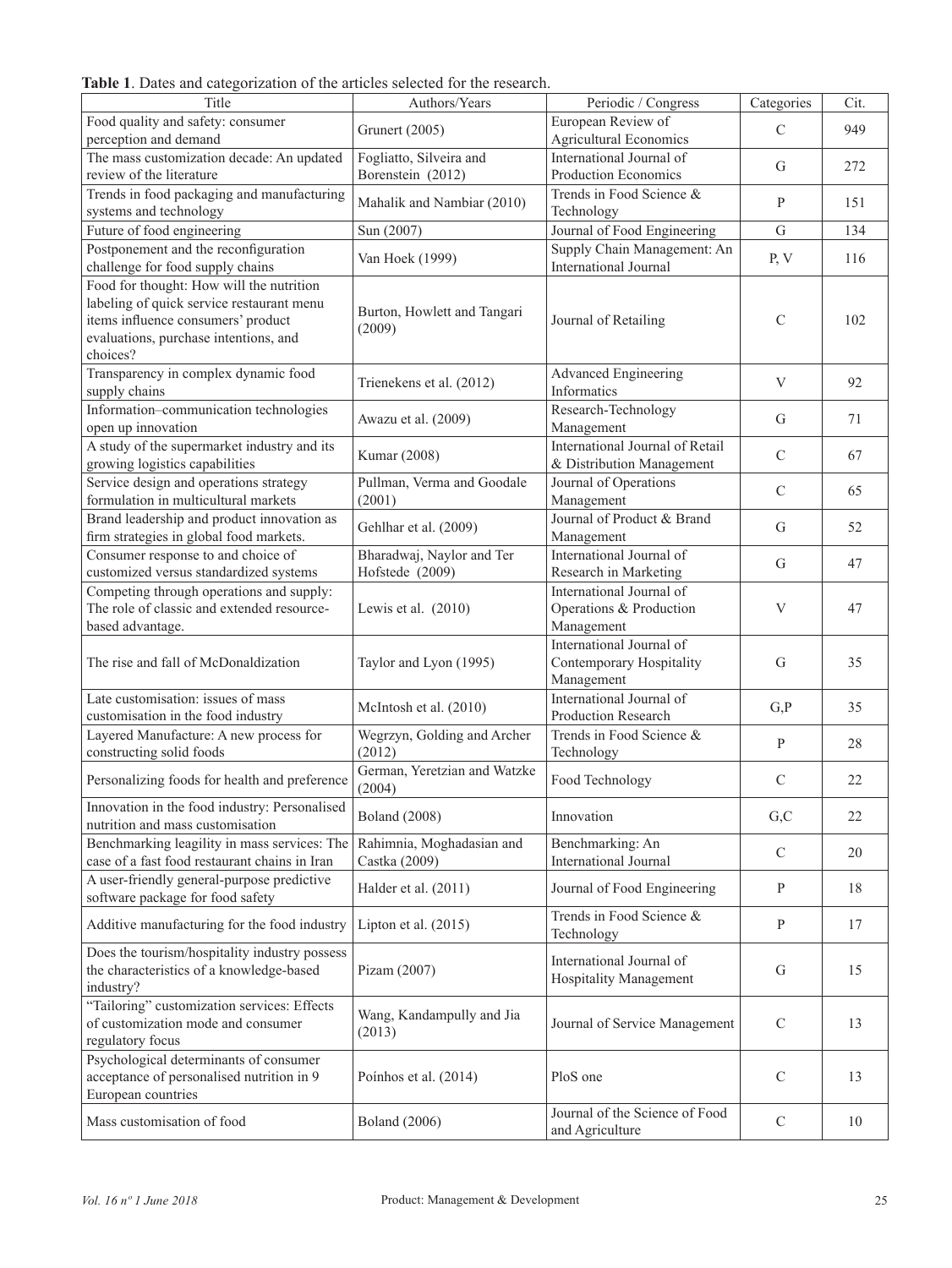#### **Table 1**. Continued...

| Title                                                                                                                                        | Authors/Years                                                                                                                   | Periodic / Congress                                                                   | Categories    | Cit.           |
|----------------------------------------------------------------------------------------------------------------------------------------------|---------------------------------------------------------------------------------------------------------------------------------|---------------------------------------------------------------------------------------|---------------|----------------|
| A customizable wireless food ordering<br>system with realtime customer feedback                                                              | Samsudin et al. (2011)                                                                                                          | <b>IEEE Symposium on Wireless</b><br>Technology and Applications<br>(ISWTA)           | $\mathcal{C}$ | 10             |
| The challenge to customize                                                                                                                   | Coulston, Feeney and Hoolihan<br>(2003)                                                                                         | Journal of the Academy of<br>Nutrition and Dietetics                                  | G             | 9              |
| Situated and mobile displays for reflection on<br>shopping and nutritional choices                                                           | Reitberger, Spreicer and<br>Fitzpatrick (2014)                                                                                  | Personal and ubiquitous<br>computing                                                  | $\mathcal{C}$ | 8              |
| Nutrition monitor: a food purchase and<br>consumption monitoring mobile system                                                               | Dorman et al. (2009)                                                                                                            | <b>International Conference</b><br>on Mobile Computing,<br>Applications, and Services | $\mathcal{C}$ | 8              |
| Effects of meal variety on expected satiation:<br>Evidence for a 'perceived volume'heuristic                                                 | Keenan, Brunstrom and<br>Ferriday (2015)                                                                                        | Appetite                                                                              | $\mathcal{C}$ | 7              |
| The design of food processing systems<br>for improved responsiveness and late<br>customisation                                               | Fisher et al. (2005)                                                                                                            | Advances in integrated<br>design and manufacturing in<br>mechanical engineering       | P             | 6              |
| A review on 3D printing for customized food<br>fabrication                                                                                   | Sun et al. (2015)                                                                                                               | Procedia Manufacturing                                                                | P             | 6              |
| Mass customizing the retail experience                                                                                                       | Coupe (1995)                                                                                                                    | Progressive Grosser                                                                   | ${\bf G}$     | 5              |
| Food and Beverage Marketing to Latinos: A<br>Systematic Literature Review                                                                    | Adeigbe et al. (2015)                                                                                                           | Health Education & Behavior                                                           | $\mathcal{C}$ | 5              |
| Towards software mass customization for<br>business collaboration                                                                            | Verdow, Beulens and Wolfert<br>(2014)                                                                                           | 2014 Annual SRII Global<br>Conference                                                 | V             | $\overline{4}$ |
| Effects of standardization and innovation<br>on mass customization: An empirical<br>investigation                                            | Wang et al. (2016)                                                                                                              | Technovation                                                                          | G             | 4              |
| A new application for food customization<br>with additive manufacturing technologies                                                         | The 4th Manufacturing<br><b>Engineering Society</b><br>Serenó et al. (2012)<br><b>International Conference</b><br>(Mesic 2011). |                                                                                       | P             | 3              |
| Does competition lead to customization?                                                                                                      | Hsu, Lu and Ng $(2014)$                                                                                                         | Journal of Economics<br>behaviour & organization                                      | G             | 3              |
| MIRA: Enabler of mass customization<br>through agent-based development of<br>intelligent manufacturing systems                               | Sorouri, Vyatkin and Salcic<br>(2014)                                                                                           | 2014 IEEE International<br>Conference on Robotics and<br>Automation (ICRA)            | P             | $\overline{2}$ |
| Information customization and food choice                                                                                                    | Balcombe et al. (2016)                                                                                                          | American Journal of<br><b>Agricultural Economics</b>                                  | $\mathcal{C}$ | 2              |
| Consumer interest in specialty beers in three<br>European markets                                                                            | Donadini et al. (2016)                                                                                                          | Food Research International                                                           | $\mathcal{C}$ | $\overline{2}$ |
| Contrasting opportunities for mass<br>customisation in food manufacture and food<br>processes                                                | Matthews, McIntosh and<br>Mullineux (2011)                                                                                      | <b>Mass Customization</b>                                                             | G, P          | 1              |
| Towards Information Customization and<br>Interoperability in Food Chains                                                                     | International IFIP Working<br>Mertins, Jaekel and Deng<br>Conference on Enterprise<br>(2012)<br>Interoperability                |                                                                                       | V             | 1              |
| Implementing a cooking and dietary<br>management system using RFID technology                                                                | Chen, Liang and Lin (2014)                                                                                                      | Mathematical Problems in<br>Engineering                                               | $\mathcal{C}$ | 1              |
| Postponement application in orange juice<br>companies: case studies                                                                          | Ferreira and Alcântara (2015)                                                                                                   | International Journal of<br>Logistics Systems and<br>Management                       | P, V          | 1              |
| To Choose or to Reject: The Effect of<br>Decision Frame on Food Customization<br>Decisions                                                   | Nagpal, Lei and Khare (2015)                                                                                                    | Journal of Retailing                                                                  | $\mathcal{C}$ | 1              |
| Asses the degree of mass customization<br>strategies implementation in food and<br>beverages, shareholding industrial companies<br>in Jordan | Sultan et al. (2011)                                                                                                            | International Journal of Recent<br>Research and Applied Studies                       | G             | $\mathbf{0}$   |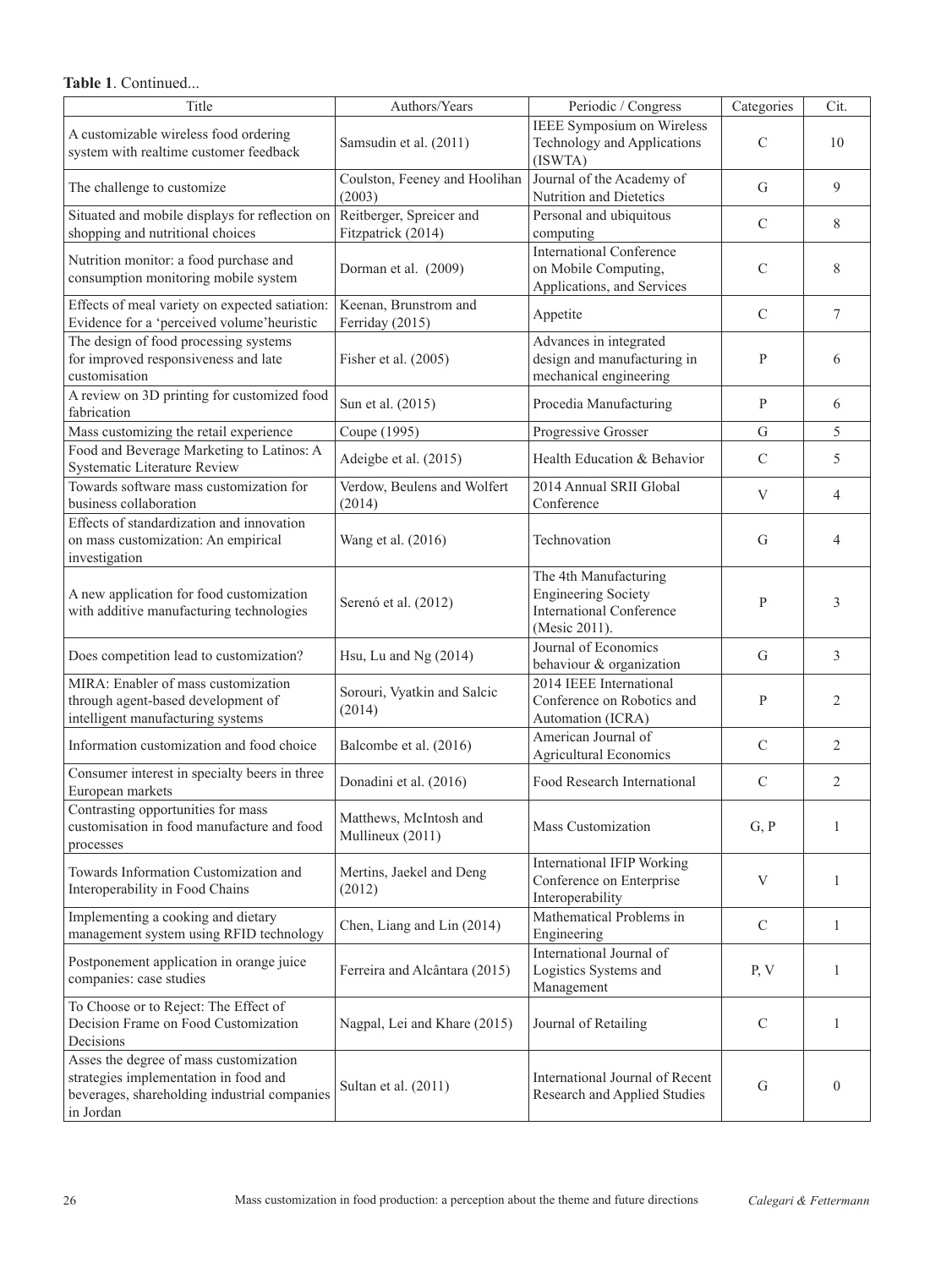**Table 1**. Continued...

| Title                                                                                                                                         | Authors/Years                                 | Periodic / Congress                                       | Categories    | Cit.     |
|-----------------------------------------------------------------------------------------------------------------------------------------------|-----------------------------------------------|-----------------------------------------------------------|---------------|----------|
| Applications of SPE-MIP in the Field of<br>Food Analysis-4.20                                                                                 | Manesiotis et al. (2012)                      | Chemistry, Molecular Sciences<br>and Chemical Engineering | P             | $\Omega$ |
| Objective measures of meal variety lacking<br>association with consumers' perception of<br>variety with self-selected buffet meals at<br>work | Haugaard, Brockhoff and<br>Lähteenmäki (2016) | Food Quality and Preference                               |               | $\theta$ |
| Postponement adoption in manufacturers of<br>tomato-derived products                                                                          | Ferreira and Alcantara (2016)                 | British Food Journal                                      | P, V          |          |
| User-Interface Design for Individualization<br>Services to Enhance Sustainable<br>Consumption and Production                                  | Hankammer et al. (2016)                       | Procedia CIRP                                             | $\mathcal{C}$ |          |
| The effect of customization and gender on<br>customers' attitude                                                                              | Wolf and Zhang $(2016)$                       | International Journal of<br><b>Hospitality Management</b> |               |          |

year of publication, and quantity of citations (Cit.) according to the *Google Scholar* database.

From the results presented in Table 1, the two articles that have the largest number of citations, do not have as main theme CM for the food industry. The most cited article, Grunert (2005), developed his study to analyze the relationship between quality, safety perception and consumer demand for food products. It was considered for this review, because it has adherence with CM, due to its analysis of the perception of the consumers, identified as a relevant characteristic to be studied in the adoption of the CM by a company (SILVEIRA; BORENSTEIN; FOGLIATTO, 2001). The work of Fogliatto, Silveira and Borenstein (2012), the second with the largest number of citations, presents a literature review on CM including studies on its application in the food sector (MCINTOSH et al., 2010; BOLAND, 2008). In his review of the literature, Fogliatto, Silveira and Borenstein (2012) performs an analysis on the barriers and facilitators for the adoption of CM in several sectors of the industry, being used as reference of analysis of the present study.

Through this review, a growing number of publications have been verified that address the theme, justifying its relevance, especially when they approach the category of subject adhering to the interaction analysis with clients. The analysis of journals confirms the dispersion of studies on MC in food products in the literature. Journals are verified from several areas of concentration, with emphasis on operations management and food engineering.

In the literature is observed the presence of products that use different inputs sources, further evidenced the adoption of MC in food products viability with different processing types.The review of MC applications in food considered in this study identified 44 applications. The higher frequency of studies could be observed in the fast food category (12), wich can be verified several food products, such as MC application for pizza production (WEGRZYN et al., 2012; LIPTON et al., 2015; NAGPAL; LEI; KHARE, 2015; SUN et al., 2015), hot dogs (RAHIMNIA; MOGHADASIAN; CASTKA, 2009; PULLMAN; VERMA; GOODALE, 2001), hamburger (PULLMAN; VERMA; GOODALE, 2001; WOLF; ZHANG, 2016), salads (NAGPAL; LEI; KHARE, 2015) and ready restaurants dishes (SAMSUDIN et al., 2011; CHEN et al., 2014). The MC applications also can be verified in: beverages category, such as juices (FERREIRA; ALCÂNTARA, 2015), beers (DONADINI et al., 2016) and wines (Van Hoeck); Condiments category, such as tomatoes products (FERREIRA, ALCÂNTARA, 2016) and olive oil (BALCOMBE et al., 2016); candies category, such as cakes, chocolates, cokies (WEGRZYN et al., 2012; LIPTON et al., 2015; SUN et al., 2015) and ice cream (SOROURI et al., 2014); and dairy foods category with a higher frequency of studies about MC applications in yoghurts (FISHER et al., 2005; MCINTOSH et al., 2010; MATTHEWS; MCINTOSH; MULLINEUX, 2011).

# 3.1. Barriers to embracing MC in food companies

New products development with commercial viability requires technological and market possibilities be effectively considered in product design (ULRICH et al., 2003). The need to meet these technological, market and management possibilities can be analyzed in form of barriers (DOUGHERTY, 1992). The study about barriers can be found in several studies about the theme (PINE II; VICTOR; BOYNTON, 1993; MACCARTHY; SUN; BRAMHAM, 2003; PILLER; MULLER, 2004; ZIPKIN, 2001; SALVADOR et al., 2009; DAABOUL et al., 2011). Barriers can also be termed as other forms in the literature, such as success factors (HOLLAND; LIGHT, 1999; SILVEIRA; BORENSTEIN; FOGLIATTO, 2001; FOGLIATTO et al., 2012) and difficulties or limits (ZIPKIN, 2001). The literature on MC directed to the food sector incorporates new barriers to MC embracing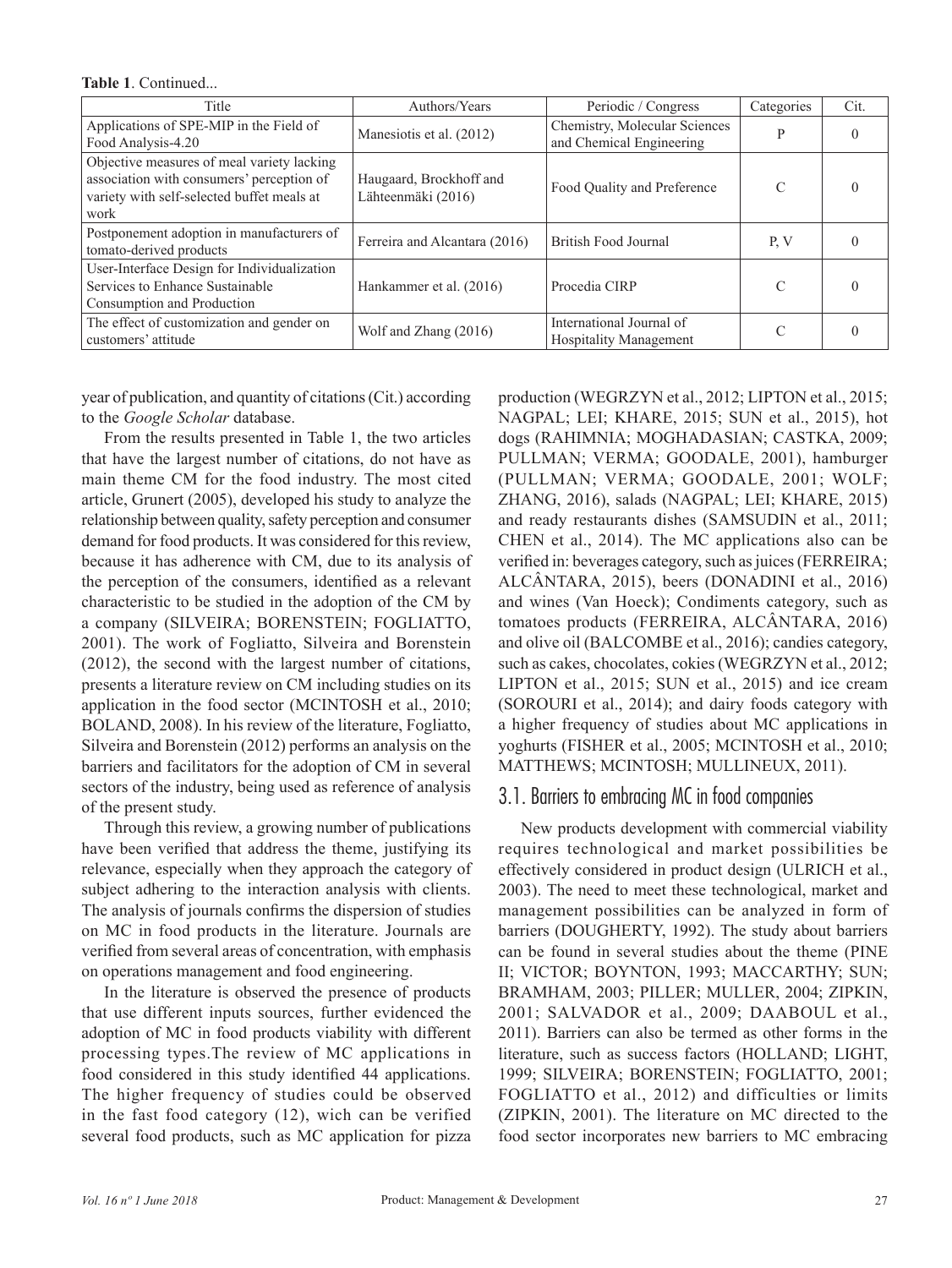in companies, mainly due to the peculiarities of food processing (BOLAND, 2006; MCINTOSH et al., 2010; MATTHEWS; MCINTOSH; MULLINEUX, 2011). In studies on the subject, can be verified as barriers to MC implementation in food sector: *(i)* the perishability of food, which considers the useful or shelf life of a food (KOUKI et al., 2013; NEUSCHULZ et al., 2015); *(ii)* processing, referring to restrictions to produce customized food products (FISHER et al., 2005; MATTHEWS; MCINTOSH; MULLINEUX, 2011; MCINTOSH et al., 2010) *(iii)* nutritional values, referring to the difficulty of transcribing the characteristics of customized product (GERMAN; YERETZIAN; WATZKE, 2004; BOLAND, 2008; BALCOMBE et al., 2016; REITBERGER; SPREICER; FITZPATRICK, 2014); and *(iv)* custumers perception, related to the value adding process of the food product customization (PULLMAN; VERMA; GOODALE, 2001; NAGPAL; LEI; KHARE, 2015; WOLF; ZHANG, 2016) (Table 2).

# 3.2. Food perishability and its enablers

The difference between processes of industry in general and the food industry processes may explain the lesser exploration of the literature on MC in the food sector (BOLAND, 2008; MCINTOSH et al., 2010; MATTHEWS; MCINTOSH; MULLINEUX, 2011). While for the industry in general, the product has its performance measured by its functionality, for food industries, the sensory characteristics (such as texture and appearance) are relevant to its quality (FISHER et al., 2005; BOLAND, 2006).

Perishability is a factor to be considered in the production of food (FISHER et al., 2005; BOLAND, 2006). All foods are naturally decomposed, altering the chemical and physical characteristics of food products (BOLAND, 2008; MCINTOSH et al., 2010; TRIENEKENS et al., 2012; MATTHEWS; MCINTOSH; MULLINEUX, 2011; SUN et al., 2015; FERREIRA; ALCÂNTARA, 2016). Among the opportunities identified to overcome the perishability of custom foods are: the application of generally mentioned as additives (MATTHEWS; MCINTOSH; MULLINEUX, 2011; LIPTON et al., 2015) which has as one of its objectives to increase the shelf life; the use of special packages (MATTHEWS et al., 2006; LIPTON et al., 2015; SUN et al., 2015; FERREIRA; ALCÂNTARA, 2016) that promote protection against mechanical shocks, undesirable chemical modifications and still make possible the use of modified or controlled atmosphere; and the embracing of the postponement in the value chain (VAN HOEK, 1999; FERREIRA; ALCÂNTARA, 2015, 2016), which may favor the reduction of security stocks (WONG et al., 2011) avoiding the obsolescence of food products already manufactured.

Food products need rapid production and distribution while preserving their quality, and should be produced according to legal requirements (MATTHEWS; MCINTOSH; MULLINEUX, 2011). Specific equipment for adequate food transport makes food products more susceptible to distribution costs than inventory costs (FERREIRA; ALCÂNTARA, 2016). In addition, the product quality control requires strict inspection for hygiene process in companies to ensuring the food safety (GRUNERT, 2005; HALDER et al., 2011; SULTAN et al., 2011). Thus, the complexity of specific laws for food processing is also a factor that may inhibit MC implementation in the system (MCINTOSH et al., 2010).

# 3.3. Foods processing and its enablers

Chemical and physical changes can also occur induced by industrial processes such as maturation cycles (MCINTOSH et al., 2010; MATTHEWS; MCINTOSH; MULLINEUX, 2011) and thermal processes (MAHALIK; NAMBIAR, 2010). These activities are usually used by the food industry to processing the product, also contributing to the elimination of microorganisms (MAHALIK; NAMBIAR, 2010). Restrictions on how food material can be processed without impairing its quality (taste, appearance and nutritional value) impose limits on the use of process technology (MCINTOSH et al., 2010). Physical state (liquid, solid, pasty) or shape food can also affect product customization (MATTHEWS; MCINTOSH; MULLINEUX, 2011). Thus, food sensitivity may be considered a barrier to the development and use of technologies that help to customize food, both automation for physicochemical transformation processes, as well as production control operations (FISHER et al., 2005).

The growing demand of customized food (BOLAND, 2008) and the short life cycle these products have, resulting from rapid imitation by competitors (SUN, 2007; LEWIS et al., 2010), directs the food processing industry to maintain a high variety of products (FISHER et al., 2005). These market characteristics of the customized food products create the need for operations and supply systems flexible enough to produce a greater quantity of food products at a low cost (SALVADOR et al., 2009; LEWIS et al., 2010). Other difficulties may also arise due to demands aligned to short or seasonal periods (MATTHEWS; MCINTOSH; MULLINEUX, 2011). For this, chain postponement may be a viable alternative, as presented by Ferreira and Alcântara (2016), case of tomato derivatives production, which can be frozen in the form of pulp, for use in periods when the raw material is scarce.

The development of software for process simulation could predict the changes in the quality of food products subjected to operations. Nevertheless, the availability of systems with this feature is still limited in food industry,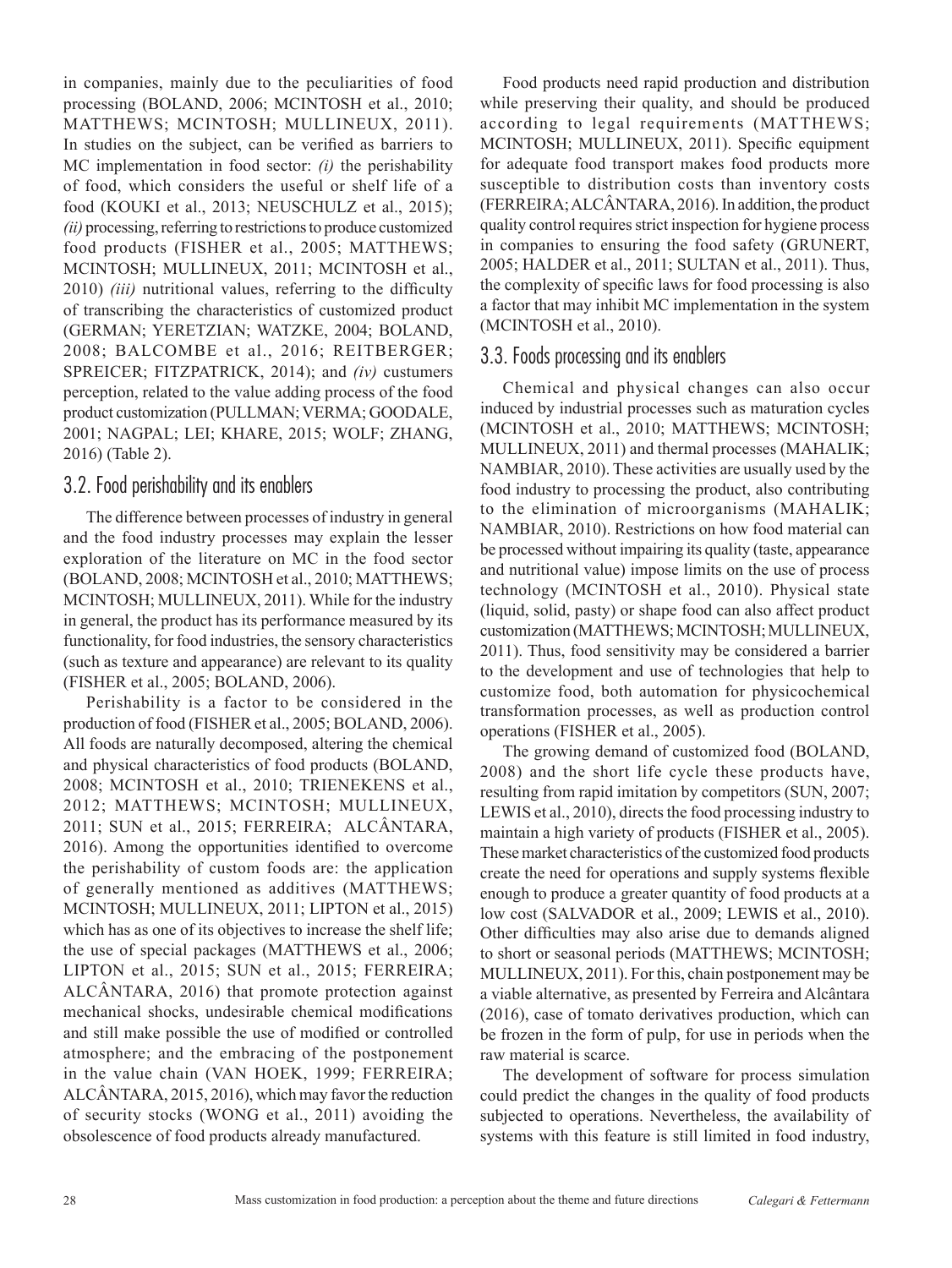| Table 2. Barriers to MC adoption in food production. |  |  |  |  |
|------------------------------------------------------|--|--|--|--|
|------------------------------------------------------|--|--|--|--|

|                                               | Food perishability     |                        |              | Food Processing                                                                   |                                      |                                   |             |                                     |                                                                                             |                                                                                   |
|-----------------------------------------------|------------------------|------------------------|--------------|-----------------------------------------------------------------------------------|--------------------------------------|-----------------------------------|-------------|-------------------------------------|---------------------------------------------------------------------------------------------|-----------------------------------------------------------------------------------|
|                                               |                        |                        |              |                                                                                   |                                      |                                   |             |                                     |                                                                                             |                                                                                   |
| Authors                                       | Chemical modifications | Physical modifications | Food Decay   | transport company and in the supply<br>Sensitivity to handling, internal<br>chain | Recovery of post process ingredients | Cycles of maturation /seasonality | Food safety | Incompatibility between ingredients | nutritional values of customized food<br>Identification and preservation of the<br>products | Identification of the perceived value of the<br>customized food product customers |
| Van Hoek (1999)                               |                        |                        | $\mathbf X$  | $\mathbf X$                                                                       |                                      |                                   |             |                                     |                                                                                             |                                                                                   |
| Pullman, Verma and Goodale (2001)             |                        |                        |              |                                                                                   |                                      |                                   |             |                                     |                                                                                             | $\mathbf X$                                                                       |
| Coulston et al. (2003)                        |                        |                        |              |                                                                                   |                                      |                                   |             |                                     | X                                                                                           |                                                                                   |
| German et al. (2004)                          |                        |                        |              |                                                                                   |                                      |                                   |             |                                     | $\mathbf X$                                                                                 | X                                                                                 |
| Grunert (2005)                                |                        |                        | $\mathbf X$  |                                                                                   |                                      |                                   | X           |                                     |                                                                                             | X                                                                                 |
| Fisher et al. (2005)                          | X                      |                        | $\mathbf X$  | X                                                                                 |                                      |                                   |             | X                                   | X                                                                                           |                                                                                   |
| Nowak-Wegrzyn (2007)                          |                        |                        |              |                                                                                   |                                      |                                   |             |                                     | $\mathbf X$                                                                                 |                                                                                   |
| Sun (2007)                                    |                        |                        |              |                                                                                   |                                      |                                   |             |                                     |                                                                                             |                                                                                   |
| <b>Boland</b> (2008)                          | $\mathbf X$            |                        | $\mathbf X$  | $\mathbf X$                                                                       |                                      |                                   | X           |                                     | X                                                                                           |                                                                                   |
|                                               | $\mathbf X$            |                        | $\mathbf X$  | $\mathbf X$                                                                       |                                      |                                   |             |                                     |                                                                                             | $\mathbf X$                                                                       |
| Kumar (2008)                                  |                        |                        | $\mathbf X$  |                                                                                   |                                      |                                   |             |                                     |                                                                                             |                                                                                   |
| Awazu et al. (2009)                           |                        |                        |              | $\mathbf X$                                                                       |                                      |                                   |             |                                     |                                                                                             | X                                                                                 |
| Dorman et al. (2009)                          |                        |                        |              |                                                                                   |                                      |                                   |             |                                     | $\mathbf X$                                                                                 | X                                                                                 |
| Rahimnia, Moghadasian and Castka (2009)       |                        |                        | $\mathbf X$  | $\mathbf X$                                                                       |                                      |                                   |             |                                     |                                                                                             |                                                                                   |
| Gehlhar et al. (2009)                         |                        |                        |              |                                                                                   |                                      |                                   |             |                                     | $\mathbf X$                                                                                 | X                                                                                 |
| Mahalik and Nambiar (2010)                    | $\mathbf X$            | $\mathbf X$            | $\mathbf X$  | X                                                                                 |                                      |                                   |             |                                     |                                                                                             |                                                                                   |
| McIntosh et al. (2010)                        | X                      | $\mathbf X$            | $\mathbf X$  | X                                                                                 | X                                    | X                                 | X           | $\mathbf X$                         | X                                                                                           | X                                                                                 |
| Reitberger, Spreicer and Fitzpatrick (2014)   |                        |                        |              |                                                                                   |                                      |                                   |             |                                     | X                                                                                           | X                                                                                 |
| Samsudin et al (2011)                         |                        |                        |              |                                                                                   |                                      |                                   |             |                                     |                                                                                             | X                                                                                 |
| Halder et al. (2011)                          |                        |                        | $\mathbf X$  |                                                                                   |                                      |                                   | $\mathbf X$ |                                     |                                                                                             |                                                                                   |
| Matthews, McIntosh and Mullineux (2011)       | $\mathbf X$            |                        | $\mathbf X$  | $\mathbf X$                                                                       |                                      | $\mathbf X$                       | $\mathbf X$ | $\mathbf X$                         | X                                                                                           | X                                                                                 |
| Mertins et al. (2012)                         |                        |                        | X            | X                                                                                 |                                      |                                   |             |                                     |                                                                                             | X                                                                                 |
| Serenó et al. (2012)                          |                        |                        |              | $\mathbf X$                                                                       |                                      |                                   |             |                                     |                                                                                             |                                                                                   |
| Trienekens et al. (2012)                      | X                      | $\mathbf X$            | $\mathbf X$  | X                                                                                 |                                      |                                   |             |                                     | X                                                                                           |                                                                                   |
| Wegrzyn et al. (2012)                         |                        | $\mathbf X$            | $\mathbf X$  | $\mathbf X$                                                                       |                                      |                                   |             | $\mathbf X$                         | $\mathbf X$                                                                                 |                                                                                   |
| Verdow, Beulens and Wolfert (2014)            |                        |                        |              | $\mathbf X$                                                                       |                                      |                                   |             |                                     |                                                                                             |                                                                                   |
| Sorouri et al. (2014)                         |                        |                        |              | $\mathbf X$                                                                       |                                      |                                   |             |                                     |                                                                                             |                                                                                   |
| Poínhos et al. (2014)                         |                        |                        |              |                                                                                   |                                      |                                   |             |                                     |                                                                                             | X                                                                                 |
| Chen et al. (2014)                            |                        |                        |              |                                                                                   |                                      |                                   |             |                                     | $\mathbf X$                                                                                 | X                                                                                 |
| Haugaard, Brockhoff and Lähteenmäki<br>(2016) |                        |                        |              |                                                                                   |                                      |                                   |             |                                     |                                                                                             | X                                                                                 |
| Keenan et al. (2015)                          |                        |                        |              |                                                                                   |                                      |                                   |             |                                     | $\mathbf X$                                                                                 | X                                                                                 |
| Lipton et al. (2015)                          |                        |                        | X            | $\mathbf X$                                                                       |                                      |                                   |             |                                     |                                                                                             |                                                                                   |
| Nagpal, Lei and Khare (2015)                  |                        |                        | X            |                                                                                   |                                      |                                   |             | $\mathbf X$                         | $\mathbf X$                                                                                 | $\mathbf X$                                                                       |
| Sun et al. (2015)                             |                        |                        | $\mathbf X$  | $\mathbf X$                                                                       |                                      |                                   |             |                                     |                                                                                             |                                                                                   |
| Ferreira and Alcântara (2015)                 |                        | X                      |              |                                                                                   | X                                    | X                                 |             |                                     |                                                                                             |                                                                                   |
| Adeigbe et al. (2015)                         |                        |                        | $\mathbf X$  |                                                                                   |                                      |                                   |             |                                     | $\mathbf X$                                                                                 | $\mathbf X$                                                                       |
| Ferreira and Alcântara (2016)                 |                        |                        |              |                                                                                   |                                      |                                   |             |                                     |                                                                                             |                                                                                   |
| Balcombe et al. (2016)                        |                        | X                      | $\mathbf{X}$ |                                                                                   | X                                    | $\mathbf X$                       |             |                                     |                                                                                             |                                                                                   |
| Donadini et al. (2016)                        |                        |                        |              |                                                                                   |                                      |                                   |             |                                     | X                                                                                           | X                                                                                 |
|                                               |                        |                        |              |                                                                                   |                                      |                                   |             | X                                   | X                                                                                           | X                                                                                 |
| Hankammer et al. (2016)                       |                        |                        |              |                                                                                   |                                      |                                   |             |                                     |                                                                                             | X                                                                                 |
| Wolf and Zhang (2016)                         |                        |                        |              |                                                                                   |                                      |                                   |             |                                     |                                                                                             | X                                                                                 |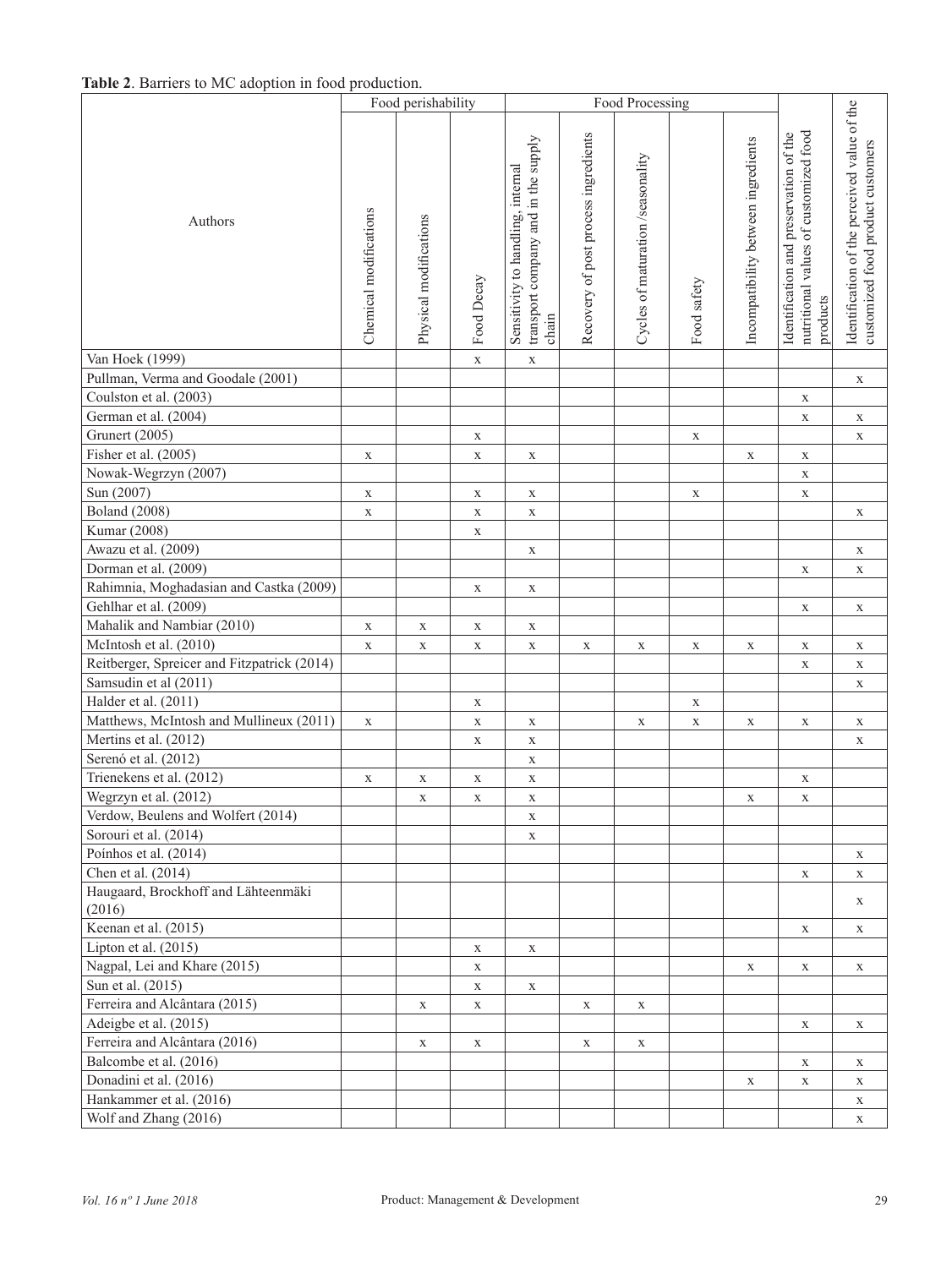very reason that software developers have added strength to invest resources in the development of specific food processing capabilities (HALDER et al., 2011). A feature of the software, in general, is that components in a virtual environment can be multiplied easily and at low cost (VERDOW; BEULENS; WOLFERT, 2014), which enables customization. Halder et al. (2011) present a realistic software that simulates food production processes, predicting microbiological and chemical changes, enabling greater control of food safety.

Technology investments for automation of assembly operations, in cases where food sensitivity is not so relevant, can also be considered an effective solution to make production more flexible (SUN, 2007). Sorouri et al. (2014), proposed the use of a sighting system (Modular Intelligent, and real-time Agent), in which the client request is entered into a software that relates to a robotic interface operations, permitting a mixture of ingredients to manufacture the ice cream. Another opportunity for process automation was highlighted by Awazu et al. (2009), using a technology which each consumer can customize their order from a different set of flavors with the help of the internet, and a machine that quickly makes samples for consumer analysis. This opportunity would be an alternative that allows the reconfiguration of chosen flavor for the product.

Still with the objective of achieving flexible processes, the development of monitoring and control systems can also be an alternative (SUN, 2007). The provision of correct information and semantic interoperability enable coordination of the activities in the supply chain (MERTINS et al., 2012). Verdow, Beulens and Wolfert (2014) proposed the use of an online platform (FLS), which can facilitate the customization from the aid to communication control requirements between the companies, forming a network of business to business (B2B) organized and secure.

Another possibility of allying technology to customize food products is the use of additive manufacturing processes through 3D printers (SERENÓ et al., 2012; WEGRZYN et al., 2012; SUN et al., 2015; LIPTON et al., 2015). With this operation, products can be manufactured, having greater flexibility for customization nutrition, flavors, shapes and textures (LIPTON et al., 2015). This type of technology has potential to produce customized objects, without the need for qualified personal knowledge of operators, representing cost savings when compared to traditional manufacturing systems (SERENÓ et al., 2012).

# 3.4. Identification of nutritional values of customized food products and its enablers

Analyzes performed by Stewart-Knox et al. (2013), suggest that personalized nutrition is perceived as beneficial to human health. Researchers mention the possibility of

applying a set of nutrigenomic techniques to study the relationship between the gene of each individual and the type of food recommended (GERMAN et al., 2004; BOLAND, 2008), which would become important for the Characterization of a personalized diet (BOUHLAL et al., 2017). When genetic characteristics of a consumer are used as influencers of their nutritional medium, the need for customization increase, since the diets tend to meet increasingly specific requests due to the infinite amount of genomes.

This need for personalization demonstrates, to a certain extent, that nutritional information compose a factor can influence the evaluation of a product, consumer perception and the intention to buy (BURTON; HOWLETT; TANGARI, 2009; TOMINC, 2014). In this case, product customization may make it difficult to build your nutritional table in processes where predicting the quantities of components is not accurate. The way in which the nutritional table is prepared and presented to consumers can have a positive impact on client's decision (NAGPAL; LEI; KHARE, 2015; BALCOMBE et al., 2016). The use of intelligent technologies (smart technologies) can facilitate the way consumers collect, process and use this information from the nutritional table when purchasing a food product (BALCOMBE et al., 2016). These technologies can be considered as an enabler for the customization of nutritional information. A technological possibility is the use of mobile app NUTRIFLECT that recognizes nutritional characteristics of a set of foodstuffs, having the capacity to provide nutrient information (calories and daily values), which facilitates the decision-making process of consumers (REITBERGER; SPREICER; FITZPATRICK, 2014). Can also be observed the use of barcode identification scanner technologies to recognize products and nutritional characteristics such as Think and go (VIMEO, 2018), IPIIT (APP STORE, 2018) and Ultimate Food Value Diary Plus (ULTIMATE..., 2018). Another technological possibility is the use of RFID (Radio Frequency Identification) system, which has a greater capacity of data storage in its NFC tags (transponder), when compared to barcode label (CHEN et al., 2014). Still, more accurate scanners technologies can be found on the market, which identify food product characteristics by recognizing a color pattern (Object Recognition Scanner– TOSHIBA (NEW…, 2018), or recognize specific molecules present in the food (TELLSPEC, 2018).

# 3.5. Identification value perceived by customers to customized food product and its enablers

Food consumers have demanded specific products adjusted to their individual needs and preferences ([NYSTÉN‑HAARALA](https://www.emeraldinsight.com/author/Nyst%C3%A9n-Haarala%2C+Soili); LEE; LEHTO, 2010). For the acceptance of food customization, consumers can be influenced by hedonic and utilitarian attributes (NAGPAL;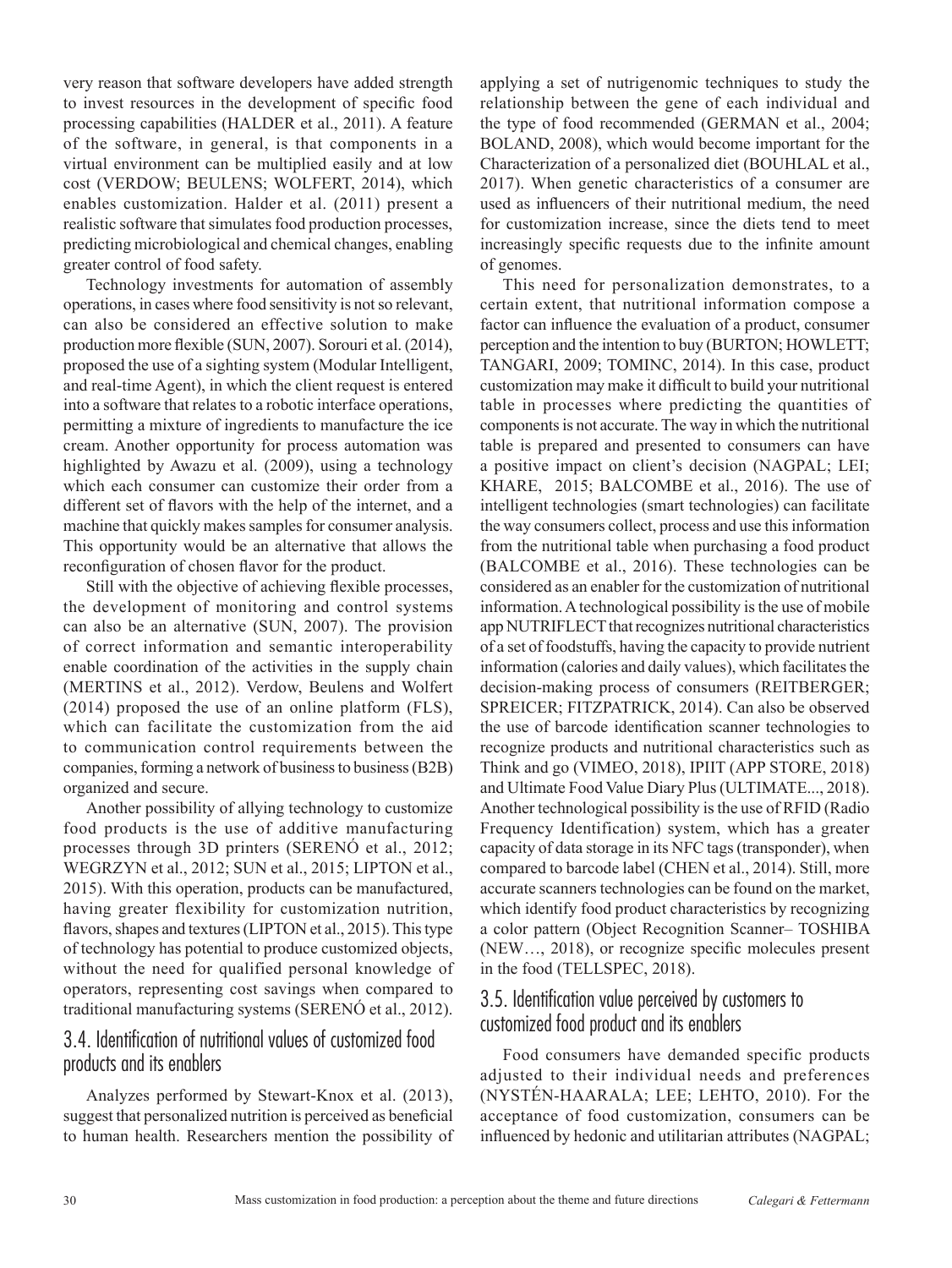LEI; KHARE, 2015); health and taste (BHARADWAJ; NAYLOR; TER HOFSTEDE, 2009; TRIENEKENS et al., 2012); ecological factors (GEHLHAR et al., 2009; HANKAMMER et al., 2016); promotion feelings (WANG; KANDAMPULLY, J.; JIA, 2013); customization level offered (WOLF; ZHANG, 2016); cultural characteristics (PULLMAN; VERMA; GOODALE, 2001; ADEIGBE et al., 2015; DONADINI et al., 2016); and also factors such as waiting time and price of product (PULLMAN; VERMA; GOODALE, 2001).

One of the requirements for MC adoption is the understanding of what customer really needs. Some tools are recommended to help consumers identify their needs, minimizing complications for their decisions (MERTINS et al., 2012; SHABAH, 2015). These tools help to assist customers to realize the product customization, to identify their needs and translate it into product specifications (SILVEIRAet al., 2001; PILLER; MULLER, 2004). As an example, wireless network technologies combined with the mobile devices promote infrastructure for integration and communication between information related to customer order of customized product and food manufacture (SAMSUDIN et al., 2011; DORMAN et al., 2009). Regarding the use of graphic user interface for product's customization, consumers need a solution space which consumer can act creatively by limiting the combination of product characteristics only those which can be effectively achieved, ensuring that user's project to be possible (BIGLIARDI; GALATI, 2013).

Alternatively, graphical interface applications can promote interaction between consumer and food production. For the use of POSIFoods, reporter by Boland (2008), the design of the final product must involve the consumer. Reitberger, Spreicer and Fitzpatrick (2014) use interactivity of actual product with a mobile application (NUTRIFLECT), which would facilitate access to this information. Chen et al. (2014) achieve customization in a manufacturing approach, conducting an experiment with the RFID, in which there is the integration between a database with nutritional information, and a weight conversion scale, which would enable many processes aiming at the satisfaction of customizing diets in meals prepared to order.

The use of these applications generate a large amount of data to be analyzed. The technologies generally referred to "Big data" are proposed as a way to capture, store and analyze a large amount of data (GUO et al., 2014). The analysis based on big data provides a boost to the development of adaptive services (including e-services, for example) and digital manufacturing (cloud computing, intelligent robotics and innovative materials), which together enable the promotion of mass customization (TIEN, 2012). The research activity on the internet through technology big data can provide important information on

the characteristics of human behavior (MCDANIEL et al., 2015) and the like are performed consumer activities. Understand the future direction of nutrition research, it remains firmly in science and technology agendas worldwide (FERGUSON, 2016). This behavior information is essential for convergence of human and economic development, enabling the production and consumption of affordable nutritious foods by promoting the modernization of food systems (DUBÉ et al., 2014).

# 4. Research opportunities

In order to identify the value perceived by the customer in customized food were also identified several studies (KEENAN et al., 2015; NAGPAL; LEI; KHARE, 2015; WOLF; ZHANG, 2016; BALCOMBE et al., 2016). These studies analyze the relationship between the variety of foods offered at meals with nutrients (Keenan et al., 2015) or the perception of consumers (CICIA et al., 2002; MURPHY et al., 2004; HAUGAARD; BROCKHOFF; LÄHTEENMÄKI, 2016). Nevertheless, the ability to customize food products and benefit to the customer is still little explored in studies. Matthews, McIntosh and Mullineux (2011) mention consumers easily customize some products and, this facility could be a barrier to MC adoption by food industries. Thus, studies of the development on what conditions occur add value to the customized food product are presented as a research opportunity.

Nutritional information constitutes another determining factor in the customized product evaluation (BURTON et al., 2009). Personalisation can hinder the production of the nutritional table depending on food industry embracing the process. However, the way this table is customized and presented to consumers can affect customer decision (NAGPAL; LEI; KHARE, 2015). Reitberger, Spreicer and Fitzpatrick (2014) suggest the use of a mobile app that recognizes customized food products and provides its nutritional information. This technology appears promising due to the demand for customized food according to their nutritional content.

Hankammer et al. (2016) indicate a greater customer preference for sustainable food products. Despite the integration of food industry and sustainability of projects, are still checked environmental impacts resulting from the food industry operation (SUN, 2007). In this sense, studies about the effect of postponement in production chain, suppliers' certification and traceability development of food industry products (MERTINS et al., 2012) could have a positive effect on both product reliability and in preserving the environment.

Chain postponement is a factor that influences the customization level available in food products. The customization applied to packaging stage or products labeling would be an alternative to the customization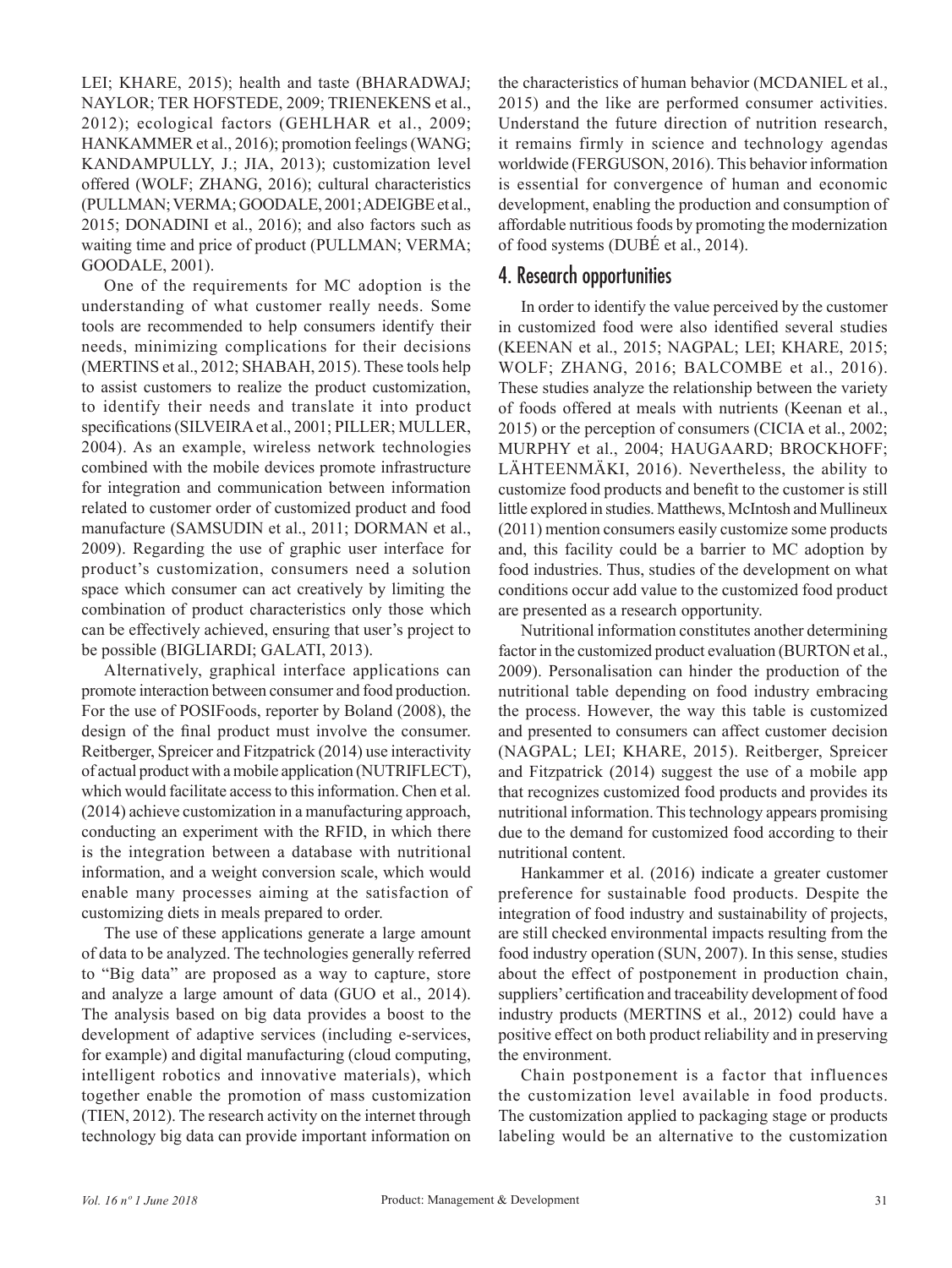of the product without the need for economic efforts to adapt the production system (MATTHEWS; MCINTOSH; MULLINEUX, 2011; SMIGIC, 2016). However, other studies focused on food processing, as Ferreira and Alcântara (2015, 2016), seeking to identify viable strategies for postponement of the chain at different process stages. Fisher et al. (2005) and Matthews, McIntosh and Mullineux (2011) suggest the incorporation of custom flavors in the last stages of operation. In this way, the possibility of customization in final processing appears as a MC development opportunity applied to the food industry.

Can also be identified alternatives for manufacturing customized food, as the additive technology incorporated into the process (WEGRZYN et al., 2012; LIPTON et al., 2015; SUN et al., 2015). Difficults to 3D printer adoption in food processing are reported in the literature (LIPTON et al., 2015). Lipton et al. (2015) emphasize complications for the maintenance of texture and shape before thermal processing and high perishability of ingredients compatible with the printer. These factors can be exploited to optimize this technology and expand limits of its use.

One of the challenges for research in food engineering is the development of products and processes through the use of tools and knowledge, such as biotechnology, genetic engineering and computational materials science, in particular through a better understanding of the relationship between molecular structure and functional properties of biological materials (SUN, 2007). Phase genetic crosses between animals or plants may accomplish the customized food, since according Trienekens et al. (2012), food quality begins to be distinguished from the stage of farming. Also mention the possibility of using technologies SPE (Solid‑phase extradition) (MANESIOTIS et al., 2012), which is presented as an opportunity for removal the product not only contaminants but also for the extraction of allergenic particles to some human bodies. It may also be noted studies for the use nanotechnology use, which enables the creation of new materials with vast opportunities for customization, such as, for example, in food industry, the use of nano-additives (TIEN, 2012) and food or packaging nano-modified (SIEGRIST et al., 2008), which may also pose risks to consumer perceptions about the benefits of this technology because of the loss of naturality of food (SIEGRIST et al., 2008).

#### 5. Conclusions

This article aims to identify opportunities for new products, processes and services associated with customized food products, and the implementation of improvements to processes and products in which customization is already present. As a limitation of the present study use only the datas base Science Direct, Scopus, Emerald Insight, Proquest and Web of Science. With the limitation considered, a systematic review of the literature was performed, resulting

in 52 articles considered in this research. Alternatives have been identified for use of technologies that enable processes such as additive manufacturing (SERENÓ et al., 2012; WEGRZYN et al., 2012; SUN et al., 2015; LIPTON et al., 2015), and to encourage interactivity between consumer and manufacturing, by integrated computer systems (BOLAND, 2008; REITBERGER; SPREICER; FITZPATRICK, 2014; CHEN et al., 2014).

As contributions, this study has promoted the gathering of information that enable the Mass Customization (MC) adoption in food companies, and which have scattered in different study areas. In addition, this search also contributes to the lack of studies on subject for food domain (FISHER et al., 2005; MATTHEWS et al., 2006; BOLAND, 2006; MCINTOSH et al., 2010), indicating main companies' difficulties to the MC adoption in food sector, as well to identify opportunities for future research on topic in food area. For practical means, as a contribution, development considerations may assist the MC adoption in food production. Matthews, McIntosh and Mullineux (2011) questioning the expense increase for MC application would not be feasible due to the low-profit margins of food products, literature still has many points to be explored that could enable mass customization in food products. Thus, this study contributes to direct the development of new products, processes and services in the food industry aligned customization. Its enables innovations in food production area, and find what customer needs, promoting the growth of industry profitability.

Future research can be informed of opportunities already mentioned above, such as research related to the perception of customer value across the range of products offered; labeling development and nutritional table of customized products; narrowing of personalized nutrition and nutrigenomics studies; environmental impacts; research that align technologies (such as nanotechnology and genetic technology) to enable the MC to process food; study materials to enable additive processes; and feasibility customize food from compounds that may be added in the final product of the process operations.

In order for many of these research opportunities to be better explored, it is necessary to verify the value aggregation of these possibilities in client's perception. In this way, customized foods attributes, such as: nutritional information for client (as a nutritional table), different packaging types, number of product/component options offered, nutritional requirements options, environmental factors and use of different technologies. All that are mentioned as research gaps need to be analyzed with a focus on aggregating value to the customer. These customization possibilities may lead to a greater aggregation of value, however, at an excessively high level they can also confuse the customer and reduce their perceived value, resulting in the phenomenon known as mass confusion (CHEN; WANG, 2010).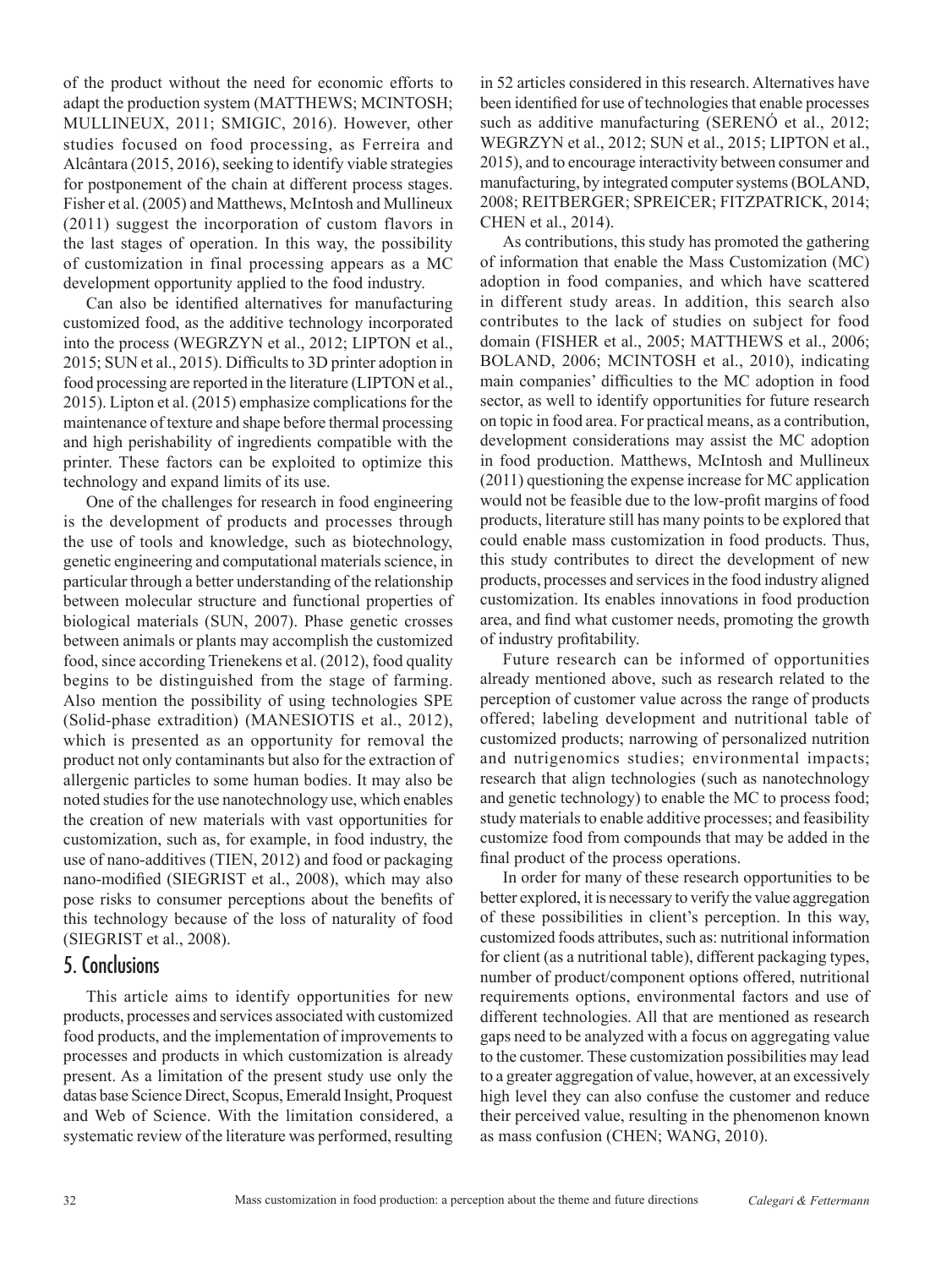# 6. References

- ADEIGBE, R. T. et al. Food and beverage marketing to latinos: a systematic literature review. **Health Education & Behavior**, v. 42, n. 5, p. 569-582, 2015.
- APP STORE. Available from: [<https://itunes.apple.com/us/](https://itunes.apple.com/us/app/ipiit-food-ambassador-grocery/id536930786?mt=8) [app/ipiit-food-ambassador-grocery/id536930786?mt=8>](https://itunes.apple.com/us/app/ipiit-food-ambassador-grocery/id536930786?mt=8). Access in: 22 Aug 2018.
- AWAZU, Y. et al. Information–communication technologies open up innovation. **Research Technology Management**, v. 52, n. 1, p. 51-58, 2009.
- BALCOMBE, K. et al. Information customization and food choice. **American Journal of Agricultural Economics**, v. 98, n. 1, p. 54-73, 2016.
- BEECHAM, S. et al. Motivation in software engineering: a systematic literature review. **Information and Software Technology**, v. 50, n. 9, p. 860-878, 2008.
- BENAVIDES, D.; SEGURA, S.; RUIZ-CORTÉS, A. Automated analysis of feature models 20 years later: A literature review. **Information Systems**, v. 35, n. 6, p. 615-636, 2010.
- BHARADWAJ, N.; NAYLOR, R. W.; TER HOFSTEDE, F. Consumer response to and choice of customized versus standardized systems. **International Journal of Research in Marketing**, v. 26, n. 3, p. 216-227, 2009.
- BIGLIARDI, B.; GALATI, F. Models of adoption of open innovation within the food industry. **Trends in Food Science & Technology**, v. 30, n. 1, p. 16-26, 2013.
- BOLAND, M. Mass customisation of food. **Journal of the Science of Food and Agriculture**, v. 86, n. 1, p. 7-9, 2006.
- BOLAND, M. Innovation in the food industry: personalised nutrition and mass customisation. **Innovation**, v. 10, n. 1, p. 53-60, 2008.
- BOUHLAL, S. et al. Identifying eating behavior phenotypes and their correlates: A novel direction toward improving weight management interventions. **Appetite**, v. 111, p. 142-150, 2017.
- BURTON, S.; HOWLETT, E.; TANGARI, A. H. Food for thought: how will the nutrition labeling of quick service restaurant menu items influence consumers' product evaluations, purchase intentions, and choices? **Journal of Retailing**, v. 85, n. 3, p. 258-273, 2009.
- CALEGARI, L. P. et al. A conjoint analysis to consumer choice in Brazil: defining device attributes for recognizing customized foods characteristics. **Food Research International**, v. 109, p. 1-13, 2018.
- CHEN, P.; LIANG, Y. H.; LIN, T. C. Implementing a cooking and dietary management system using RFID technology.

**Mathematical Problems in Engineering**, v. 2014, p. 2014, 2014.

- CHEN, Z.; WANG, L. Personalized product configuration rules with dual formulations: A method to proactively leverage mass confusion. **Expert Systems with Applications**, v. 37, n. 1, p. 383-392, 2010.
- CICIA, G.; DEL GIUDICE, T.; SCARPA, R. Consumers' perception of quality in organic food: a random utility model under preference heterogeneity and choice correlation from rank-orderings. **British Food Journal**, v. 104, n. 3/4/5, p. 200-213, 2002.
- COULSTON, A. M.; FEENEY, M. J.; HOOLIHAN, L. E. The challenge to customize. **Journal of the Academy of Nutrition and Dietetics**, v. 103, n. 4, p. 443, 2003.
- COUPE, K. (1995). Innovation is the key. **Progressive Grocer**, p. 29-33.
- DAABOUL, J. et al. Design for mass customization: Product variety vs. process variety. **CIRP Annals-Manufacturing Technology**, v. 60, n. 1, p. 169-174, 2011.
- DAVIS, S. M. **Future perfect**. Reading: Addison-Wesley, 1987.
- DONADINI, G. et al. Consumer interest in specialty beers in three European markets. **Food Research International**, v. 85, p. 301-314, 2016.
- DORMAN, K. et al. Nutrition monitor: a food purchase and consumption monitoring mobile system. In: INTERNATIONAL CONFERENCE ON MOBILE COMPUTING, APPLICATIONS, AND SERVICES. San Diego, 2009. **Proceedings…** USA: Springer Berlin Heidelberg, 2009. p. 1-11.
- DOUGHERTY, D. Interpretive barriers to successful product innovation in large firms. **Organization Science**, v. 3, n. 2, p. 179-202, 1992.
- DUBÉ, L. et al. A nutrition/health mindset on commercial Big Data and drivers of food demand in modern and traditional systems. **Annals of the New York Academy of Sciences,**  v. 1331, n. 1, p. 278-295, 2014.
- FERGUSON, L. R. The value of nutrigenomics science. **OMICS**: A Journal of Integrative Biology, v. 20, n. 2, p. 122-122, 2016.
- FERREIRA, K. A.; ALCÂNTARA, R. L. C. Postponement application in orange juice companies: case studies. **International Journal of Logistics Systems and Management**, v. 22, n. 3, p. 331-349, 2015.
- FERREIRA, K. A.; ALCÂNTARA, R. L. C. Postponement adoption in manufacturers of tomato-derived products. **British Food Journal**, v. 118, n. 2, p. 362-378, 2016.
- FETTERMANN, D. C.; ECHEVESTE, M. E. S. Product development for mass customisation: alternatives to the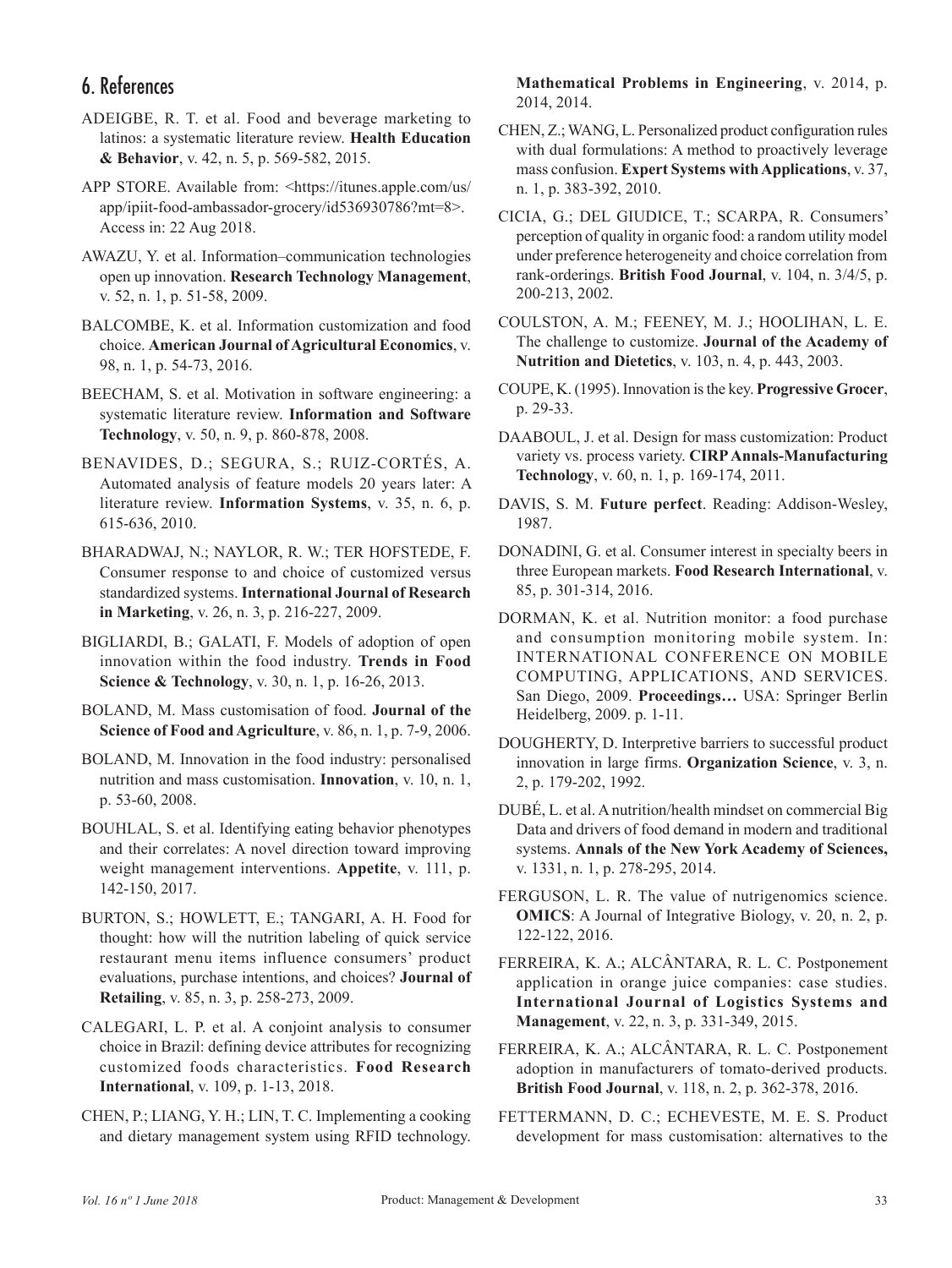modular furniture industry. **Espacios**, v. 32, n. 4, p. 12-20, 2011.

- FETTERMANN, D. C.; ECHEVESTE, M. E. S. New product development for mass customization: a systematic review. **Production & Manufacturing Research**, v. 2, n. 1, p. 266-290, 2014.
- FETTERMANN, D. C.; ECHEVESTE, M. E. S.; TORTORELLA, G. L. The benchmarking of the use of toolkit for mass customization in the automobile industry. **Benchmarking**, v. 24, n. 6, p. 1767-1783, 2017.
- FETTERMANN, D. C.; TORTORELLA, G. L.; TABOADA, C. M. (2019). Mass customization process in companies from the housing sector in Brazil. In: CORTÉS-ROBLES, G.; GARCÍA-ALCARAZ, J. L.; ALOR-HERNÁNDEZ, G. **Managing innovation in highly restrictive environments**. Cham: Springer, 2019. p. 99-118.
- FISHER, C. et al. The design of food processing systems for improved responsiveness and late customisation. In: BRAMLEY, A. (Ed.). **Advances in integrated design and manufacturing in mechanical engineering**. Netherlands: Springer, 2005. p. 377-388.
- FOGLIATTO, F. S.; SILVEIRA, G. J.; BORENSTEIN, D. The mass customization decade: an updated review of the literature. **International Journal of Production Economics**, v. 138, n. 1, p. 14-25, 2012.
- GEHLHAR, M. J. et al. Brand leadership and product innovation as firm strategies in global food markets. **Journal of Product and Brand Management**, v. 18, n. 2, p. 115-126, 2009.
- GERMAN, J. B.; YERETZIAN, C.; WATZKE, H. J. Personalizing foods for health and preference. **Food Technology**, v. 58, n. 12, p. 26-31, 2004.
- GRUNERT, K. G. Food quality and safety: consumer perception and demand. **European Review of Agriculture Economics**, v. 32, n. 3, p. 369-391, 2005.
- GUO, H. et al. Scientific big data and digital earth. **Chinese Science Bulletin**, v. 59, n. 35, p. 5066-5073, 2014.
- HALDER, A. et al. A user-friendly general-purpose predictive software package for food safety. **Journal of Food Engineering**, v. 104, n. 2, p. 173-185, 2011.
- HANKAMMER, S. et al. User-Interface Design for Individualization Services to Enhance Sustainable Consumption and Production. **Procedia CIRP**, v. 47, p. 448-453, 2016.
- HART, C. W. L. Mass customization: conceptual underpinnings, opportunities and limits. **International Journal of Service Industry Management**, v. 6, n. 2, p. 36-45, 1995.
- HAUGAARD, P.; BROCKHOFF, P. B.; LÄHTEENMÄKI, L. Objective measures of meal variety lacking association

with consumers' perception of variety with self-selected buffet meals at work. **Food Quality and Preference**, v. 51, p. 123-129, 2016.

- HOLLAND, C. P.; LIGHT, B. A critical success factors model for ERP implementation. **IEEE Software**, v. 16, n. 3, p. 30, 1999.
- HSU, W. T.; LU, Y.; NG, T. Does competition lead to customization? **Journal of Economic Behavior & Organization**, v. 106, p. 10-28, 2014.
- KEELE, S. **Guidelines for performing systematic literature reviews in software engineering**: version 2.3. Durham: University of Durham, 2007. EBSE Technical Report EBSE-2007-01.
- KEENAN, G. S.; BRUNSTROM, J. M.; FERRIDAY, D. Effects of meal variety on expected satiation: Evidence for a 'perceived volume'heuristic. **Appetite**, v. 89, p. 10-15, 2015.
- KHAN, A.; HAASIS, H. D. Producer–buyer interaction under mass customization: analysis through automotive industry. **Logistics Research**, v. 9, n. 1, p. 17, 2016.
- KITCHENHAM, B. **Procedures for performing systematic reviews**. Keele: Keele University, 2004. v. 33, p. 1-26. Technical Report TR/SE-0401.
- KOTHA, S. Mass customization: implementing the emerging paradigm for competitive advantage. **Strategic Management Journal**, v. 16, n. S1, p. 21-42, 1995.
- KOUKI, C. et al. Assessing the impact of perishability and the use of time temperature technologies on inventory management. **International Journal of Production Economics**, v. 143, n. 1, p. 72-85, 2013.
- KUMAR, S. A. A study of the supermarket industry and its growing logistics capabilities. **International Journal of Retail & Distribution Management**, v. 36, n. 3, p. 192- 211, 2008.
- LEWIS, M. et al. Competing through operations and supply: the role of classic and extended resource-based advantage. **International Journal of Operations & Production Management**, v. 30, n. 10, p. 1032-1058, 2010.
- LIPTON, J. I. et al. Additive manufacturing for the food industry. **Trends in Food Science & Technology**, v. 43, n. 1, p. 114-123, 2015.
- LUNA, M. B.; FETTERMANN, D. C.; MIGUEL, P. A. C. Modularidade em serviços: aplicação em uma empresa de telecomunicações. **Revista Produção Online**, v. 17, n. 2, p. 641-666, 2017.
- MACCARTHY, B.; SUN, P. G.; BRAMHAM, J. Fundamental modes of operation for mass customization. **International Journal of Production Economics**, v. 85, n. 3, p. 289-304, 2003.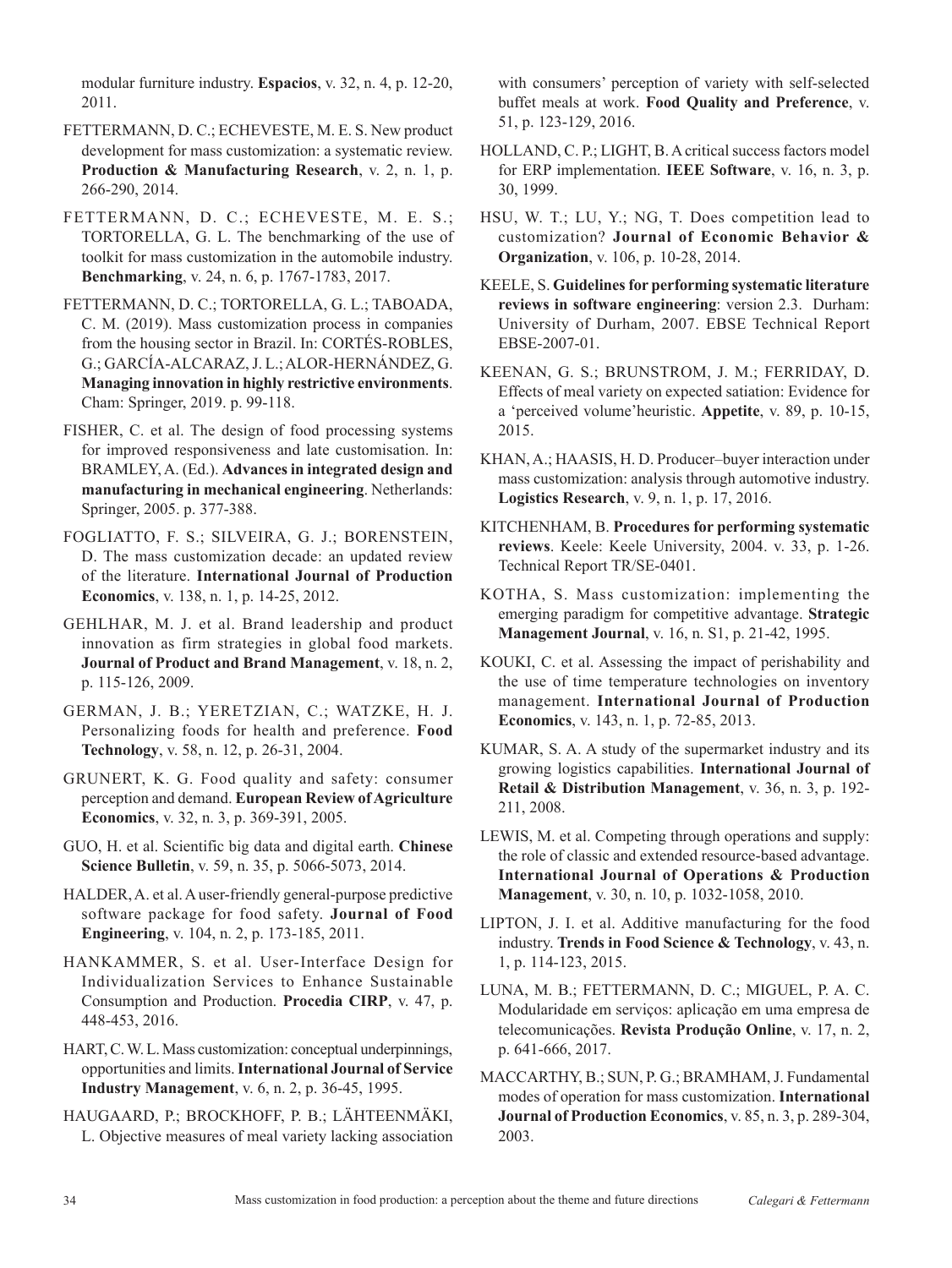MAHALIK, N. P.; NAMBIAR, A. N. Trends in food packaging and manufacturing systems and technology. **Trends in Food Science & Technology**, v. 21, n. 3, p. 117-128, 2010.

MANESIOTIS, P. et al. **Applications of SPE-MIP in the field of food analysis**. Oxford: Academic Press, 2012.

MATTHEWS, J. et al. Constraint-based approach to investigate the process flexibility of food processing equipment. **Computers & Industrial Engineering**, v. 51, n. 4, p. 809-820, 2006.

MATTHEWS, J.; MCINTOSH, R.; MULLINEUX, G. Contrasting opportunities for mass customisation in food manufacture and food processes. In: FOGLIATTO, F. S., SILVEIRA, G. J. C. (Ed.). **Mass customization**. London: Springer, 2011. p. 353-374.

MCDANIEL, M. A.; PESTA, B. J.; GABRIEL, A. S. Big data and the well-being nexus: Tracking Google search activity by state IQ. **Intelligence**, v. 50, p. 21-29, 2015.

MCINTOSH, R. I. et al. Late customisation: issues of mass customisation in the food industry. **International Journal of Production Research**, v. 48, n. 6, p. 1557-1574, 2010.

MERTINS, K.; JAEKEL, F.; DENG, Q. Towards information customization and interoperability in food chains. In: INTERNATIONAL IFIP WORKING CONFERENCE ON ENTERPRISE INTEROPERABILITY, 2012, Harbin, China. **Proceedings…** USA: Springer Berlin Heidelberg, 2012. p. 92-103.

MURPHY, M. et al. A conjoint analysis of Irish consumer preferences for farmhouse cheese. **British Food Journal**, v. 106, n. 4, p. 288-300, 2004.

NAGPAL, A.; LEI, J.; KHARE, A. To choose or to reject: the effect of decision frame on food customization decisions. **Journal of Retailing**, v. 91, n. 3, p. 422-435, 2015.

NEUSCHULZ, E. L. L. et al. Perishability determines the caching behaviour of a food-hoarding bird. **Journal of Animal Ecology**, v. 84, n. 1, p. 71-78, 2015.

NEW ATLAS. Available from: [<http://newatlas.com/toshiba](http://newatlas.com/toshiba-object-recognition-scanner/21765)[object-recognition-scanner/21765](http://newatlas.com/toshiba-object-recognition-scanner/21765)>. Access in: 22 Aug 2018.

NOWAK-WEGRZYN, A. New perspectives for use of native and engineered recombinant food proteins in treatment of food allergy. **Immunology and Allergy Clinics of North America**, v. 27, n. 1, p. 105-127, 2007.

[NYSTÉN-HAARALA,](https://www.emeraldinsight.com/author/Nyst%C3%A9n-Haarala%2C+Soili) S.; LEE, N.; LEHTO, J. Flexibility in contract terms and contracting processes. **International Journal of Managing Projects in Business**, v. 8, n. 1, p. 96-106, 2010.

PILLER, F. et al. Overcoming mass confusion: collaborative customer co-design in online communities. **Journal of**  **Computer‐Mediated Communication**, v. 10, n. 4, p. 1-25, 2005.

PILLER, F. T.; MULLER, M. A new marketing approach to mass customisation. **International Journal of Computer Integrated Manufacturing**, v. 17, n. 7, p. 583-593, 2004.

PINE II, B. J. **Mass customization**: the new frontier in business competition. USA: Harvard Business Press, 1993.

PINE II, B. J.; VICTOR, B.; BOYNTON, A. C. Making mass customization work. **Harvard Business Review**, v. 71, n. 5, p. 108-111, 1993.

PIZAM, A. Does the tourism/hospitality industry possess the characteristics of a knowledge-based industry?. **International Journal of Hospitality Management**, v. 26, n. 4, p. 759-763, 2007.

POÍNHOS, R. et al. Psychological determinants of consumer acceptance of personalised nutrition in 9 European countries. **PLoS One**, v. 9, n. 10, p. e110614, 2014.

PULLMAN, M. E.; VERMA, R.; GOODALE, J. C. Service design and operations strategy formulation in multicultural markets. **Journal of Operations Management**, v. 19, n. 2, p. 239-254, 2001.

RAHIMNIA, F.; MOGHADASIAN, M.; CASTKA, P. Benchmarking leagility in mass services: the case of a fast food restaurant chains in Iran. **Benchmarking**, v. 16, n. 6, p. 799-816, 2009.

REIM, W.; PARIDA, V.; ÖRTQVIST, D. Product–Service Systems (PSS) business models and tactics–a systematic literature review. **Journal of Cleaner Production**, v. 97, p. 61-75, 2015.

REITBERGER, W.; SPREICER, W.; FITZPATRICK, G. Situated and mobile displays for reflection on shopping and nutritional choices. **Personal and Ubiquitous Computing**, v. 18, n. 7, p. 1721-1735, 2014.

SALVADOR, F. D. E.; HOLAN, P. M.; PILLER, F. T. Cracking the code of mass customization. **MIT Sloan Management Review**, v. 50, n. 3, p. 71, 2009.

SAMSUDIN, N. A. et al. A customizable wireless food ordering system with realtime customer feedback. In: 2011 IEEE SYMPOSIUM ON WIRELESS TECHNOLOGY AND APPLICATIONS (ISWTA), 2011, Langkawi, Malaysia. **Proceedings…** USA: IEEE, 2011. p. 186-191.

SERENÓ, L. et al. A new application for food customization with additive manufacturing technologies. In: MANUFACTURING ENGINEERING SOCIETY INTERNATIONAL CONFERENCE (MESIC 2011), 4., 2012, Cadiz, Spain. **Proceedings…** Melville: AIP Publishing, 2012. p. 825-833.

SHABAH, A. HUMANIT3D for disaster response: an assessment of mass customization on organizational